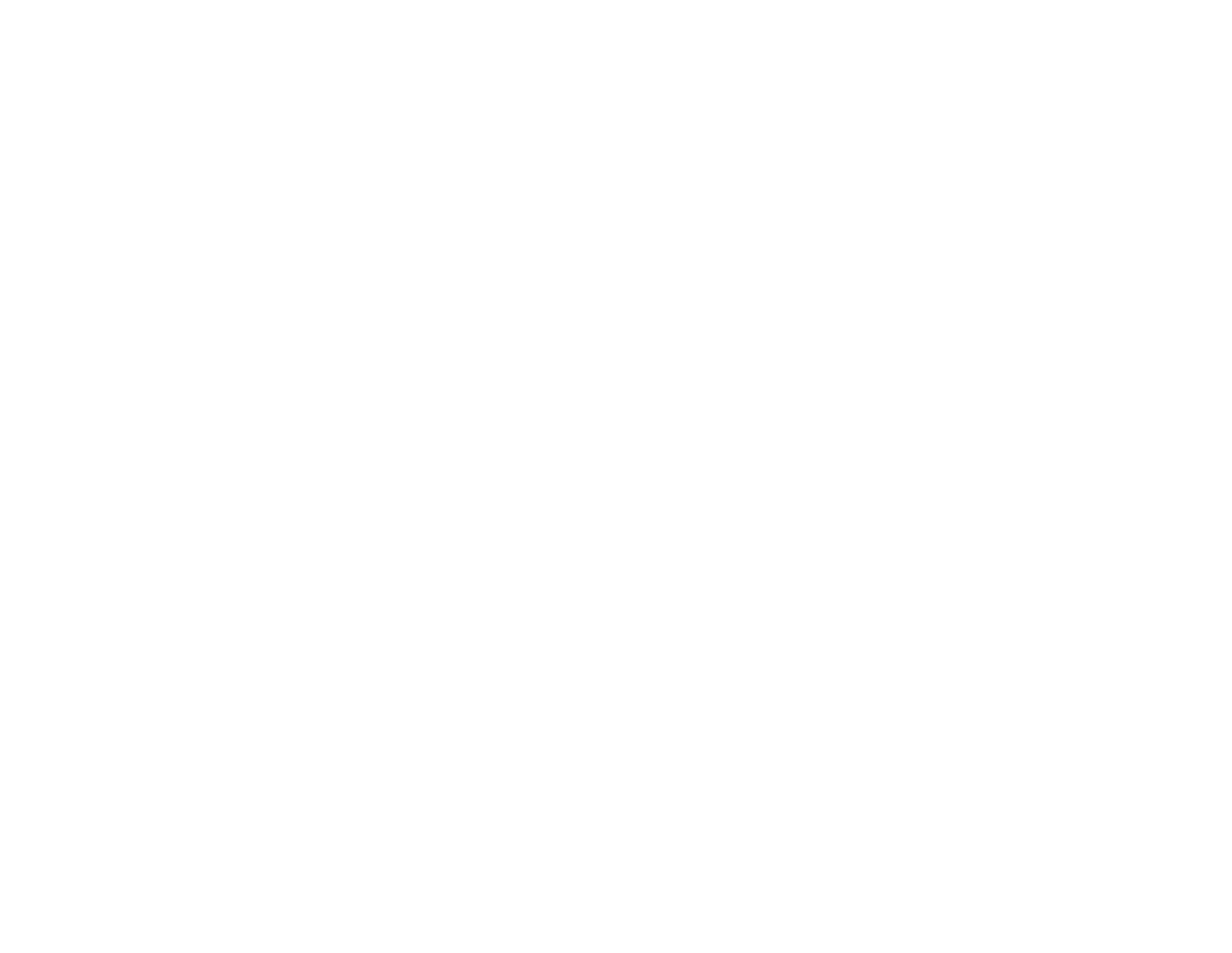*The 2River View, 13.4 (Summer 2009*

# **About 2River**

Since 1996, 2River has been a site of poetry and art, quarterly publishing *The 2River View,* occasionally publishing individual authors in the 2River Chapbook Series, and, more, recently, podcasting from Muddy Bank, the 2River blog.

# **The 2River View**

**13.4 (Summer 2009)**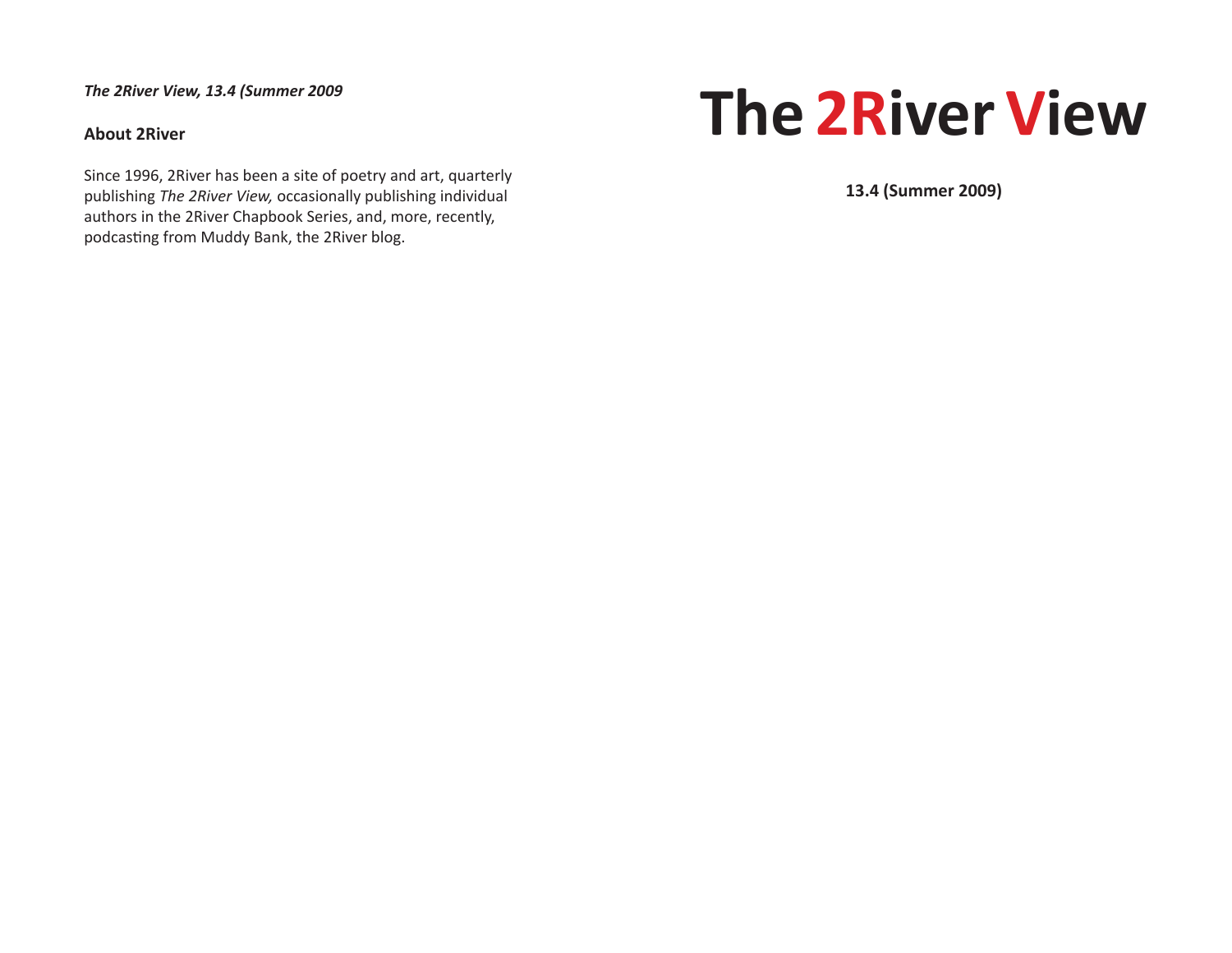### *The 2River View, 13.4 (Summer 2009)*

# **Contents**

*Walter Bargen* Days Like This Are Necessary **Refigurations** 

*E. Louise Beach* Tout un hiver sans feu **Intertidal** 

*Jaime Brunton* Returning Speaking

# *Alison Cimino* Lemon-Lime Residue

**Alison Cimino** is an adjunct professor of poetry and compostion in the Boston area. Her poems have appeared in *Borderlands Texas Poetry Review, Ibbetson Street Press,* and *The Cambridge Codex Project,* a visual art installation to promote literacy.

**Lori Coale** lives in Tucson, Arizona. She has previously been published in Drexel Online Journal and Spinning S Literary Magazine. She divides her time between her family and Vicious Circle Poetry Workshop.

**Renee Emerson** recently completed her MFA from Boston University. Her work has appeared in *The Blue Earth Review, Reed Magazine, The Santa Clara Review, Tar River Poetry,* and various others. She lives in Louisville with her husband.

**Catharina Evans** lives on a New Jersey sheep farm and is a graduate student of English literature and creative writing. She teaches writing in Queens, New York, but is feeling the pull to leave for the west. She plans to begin her PhD in 2010.

**Christi en Gholson** is the author of *On the Side of the Crow* (Hanging Loose Press 2006) and the chapbook *The Sixth Sense* (Modest Proposal Chapbook Series of Lilliput Review 2006). His work has appeared in AQR, Big Bridge, Cimarron Review, Ecotone, Mudlark, San*ta Fe Poetry Broadside, Santa Fe Literary Review,* and *Sentence,* among others.

**Peter Joseph Gloviczki** lives in Minnesota. His poems have appeared in *The 2River View, 32 Poems, The Christian Science Monitor, Margie, The New Orleans Review,* and elsewhere.

**Tawnysha Greene** is a PhD student at the University of Tennessee — Knoxville.

**Carolyn Foster Segal** teaches at Cedar Crest College in Allentown, Pennsylvania. She writes humorous essays for education publications; her most recent scholarly work focuses on trauma narratives. This is her second appearance in 2River.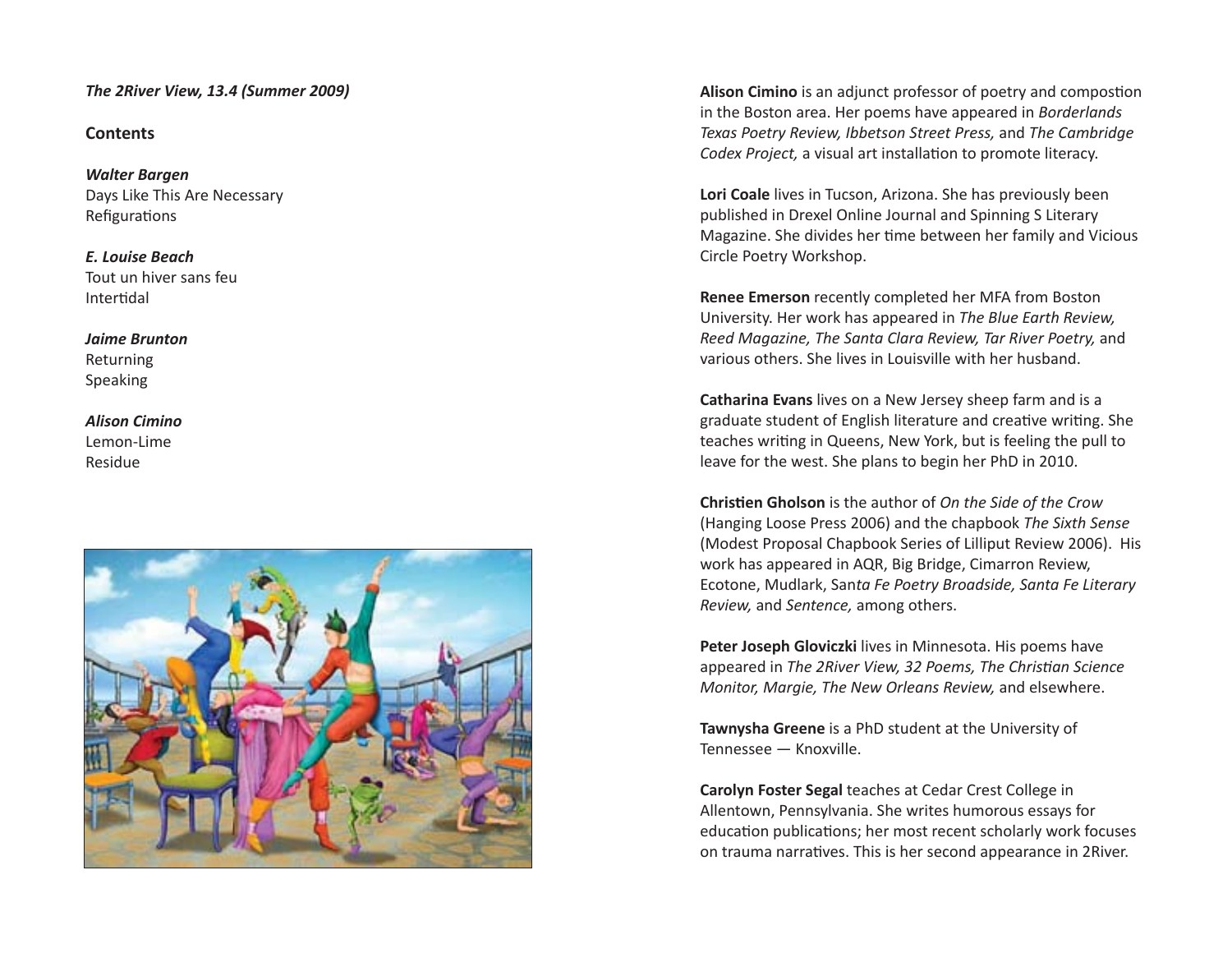### *The 2River View, 13.4 (Summer 2009)*

# **Contributors**

**Walter Bargen** has published twelve books of poetry and two chapbooks, including *The Feast* (BkMk Press-UMKC, 2004), winner of the 2005 William Rockhill Nelson Award; *Remedies for Vertigo* (WordTech Communications, 2006); West of West (Timberline Press, 2007); and *Theban Traffi c* (WordTech Communications, 2008). In 2009, BkMk Press-UMKC will publish *Days Like This Are Necessary: New & Selected Poems.* His poems have recently appeared in *New Letters, Poetry East,* and *The* Seattle Review. Bargen is the first poet laureate (2008-2009) of Missouri. (www.walterbargen.com)

**E. Louise Beach,** in collaboration with the composer Bryan Page, is the author of *The White Princess.* Based on Rilke's play of the same name, the 22 poem song-cycle will be performed in Los Angeles in 2010. Beach is also a translator and literary critic.

**Jaime Brunton** was a Walt Whitman Award finalist in 2009 and a Ruth Lilly Fellowship finalist in 2008. Her work appears or is forthcoming in *CutBank, Hotel Amerika, Poet Lore,* and elsewhere.



*Lori Coale* All Things End July Fourth

*Renee Emerson* Storm Front Visiting at St. Francis

*Catharina Evans* Coming from the Doctor The Nun

*Christi en Gholson* St. Graveyard Shift Witness

*Peter Joseph Gloviczki* Breakfast Paprika

*Tawnysha Greene* Crack in the Doorway

*Carolyn Foster Segal* Fitcher's Bird: A Love Story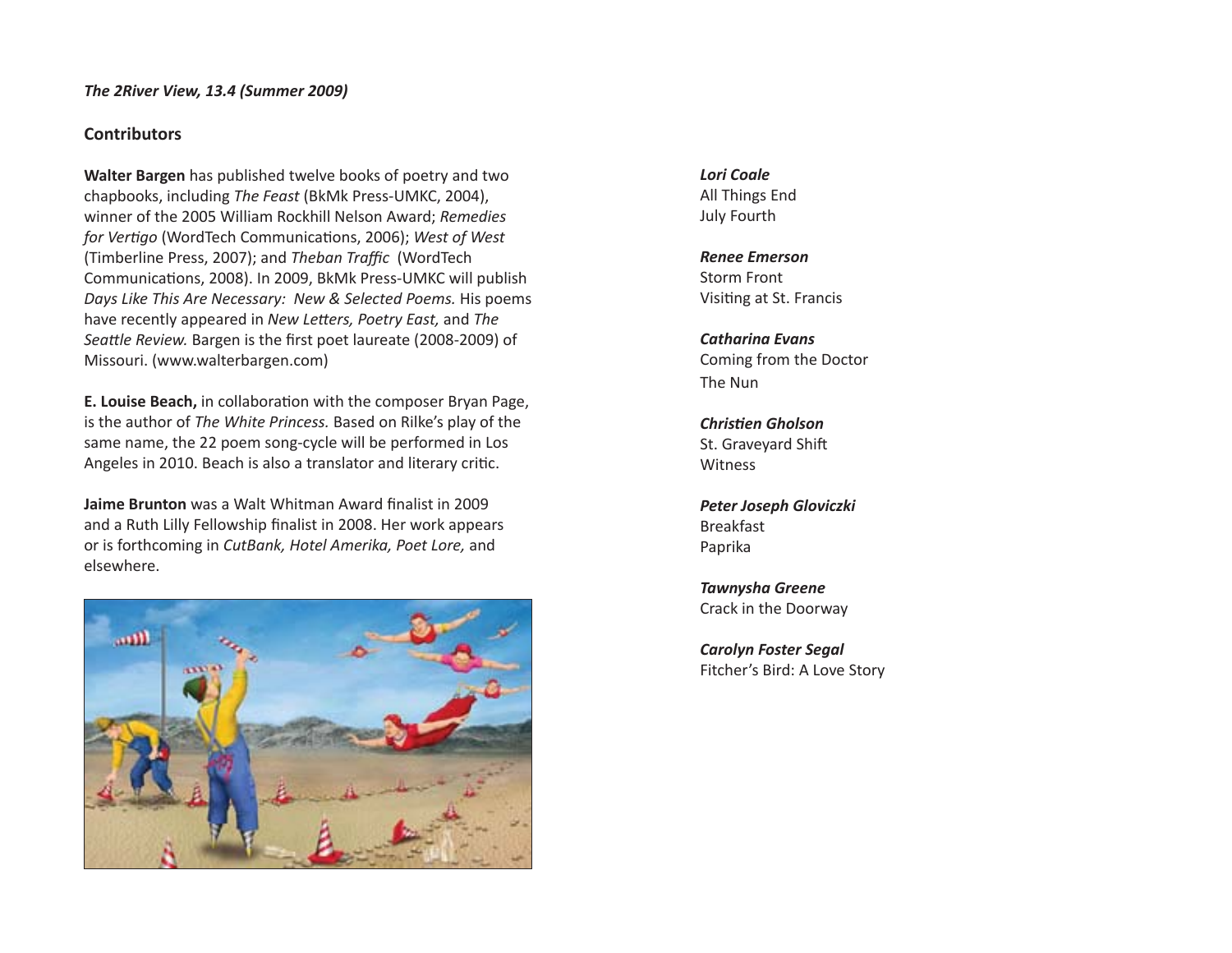# **Fitcher's Bird: A Love Story**

I knew what my task would be. All those hours when my sisters and I stayed up late, telling stories, debating free will, my costume was there, in the back of the closet. I knew it would be up to me: it's always the third one. (The first one has the benefit of shock, the first turn of the plot; the second one, poor girl, gets at best a sentence, something along the lines of "and then the same thing happened to her.") And that's my cue; it's my turn to step out from where I've been waiting. I have only minutes to woo and undo the king, to find the pieces of my sisters and put them back together again. Then it's time to dress, in honeyabsurd, yes, but wonderful for the skin—and feathers and time to lure the unsuspecting ones (who never read, who never learn their lesson) to their fiery death. And the egg, you say, what about the egg? I'm certain this story has one. In fact—what did we just learn?—it has three, and I've one up my sleeve here, take it, it's barely bloodied, and you must be hungry after all this.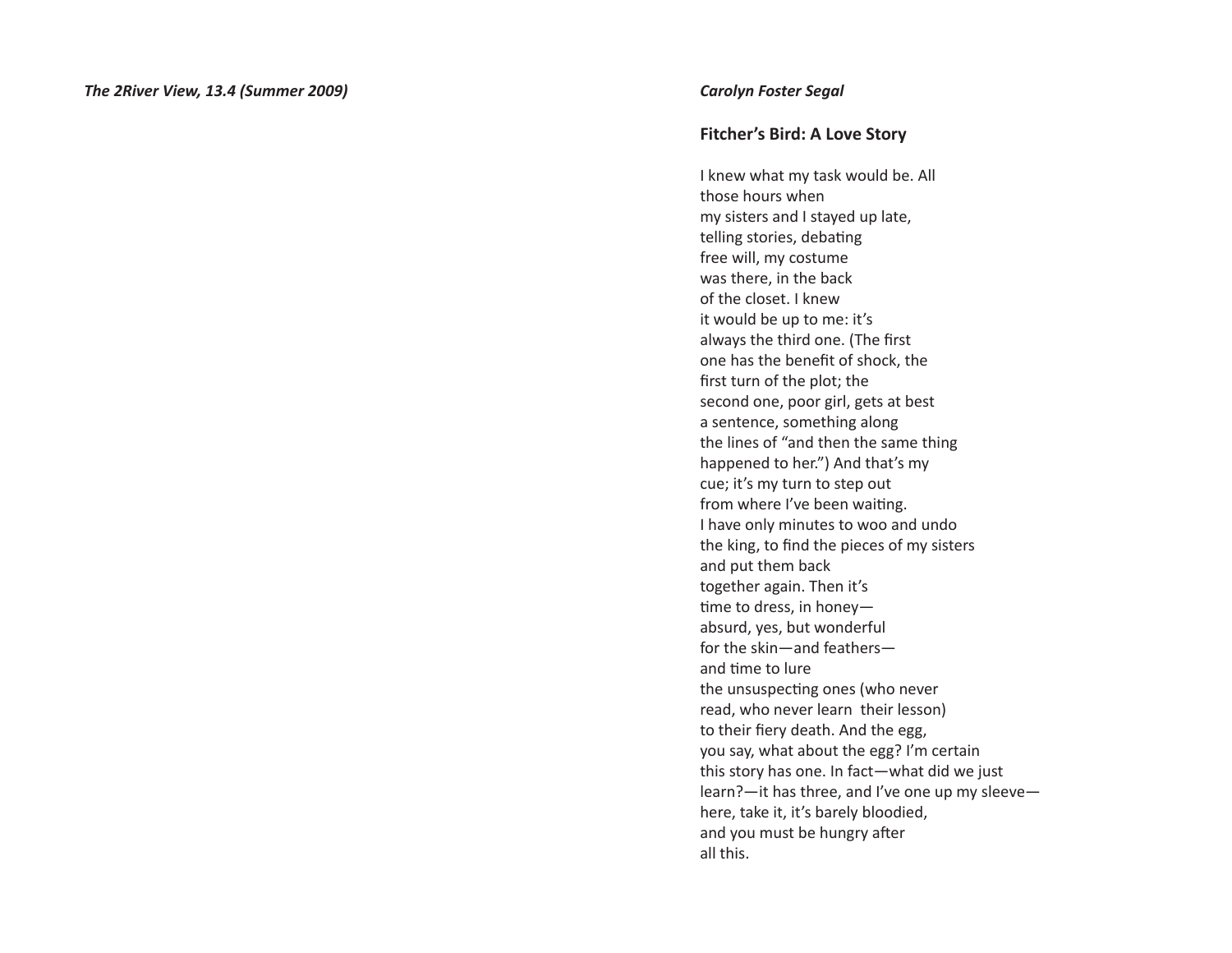### *Tawnysha Greene*

# **Crack in the Doorway**

Grandma is seated in a pink Nightgown, a thin tube running Under her nose. Her two daughters brush Her hair and feed spoonfuls Of tapioca pudding into her mouth. She looks at me, but does not See me. They are speaking To her, but neither of us hear. I hear only

The clatter of jelly beans hitting the bottom Of a glass bowl and her voice Reading my letters as I sit in her lap In her rocking chair Next to the white trunk holding Old telephones and plas ti c pearls.

#### *Walter Bargen*

# **Days Like This Are Necessary**

Fifteen men, the beginning of a pirate's song, and the dead man's chest, a premonition, a prophecy, a treasure too dark to be opened alive. Disregard that they are called soldiers dressed in combat fatigues, crowded into the body of a helicopter, their weapons on safety — a bad joke. They've been given leave, are being ferried to an airport, away from skirmishes, frontlines that are every street, alley, roof, door, window, and at that moment when the *whump, whump, whump* of turning blades is the air's homing heartbeat, a harvesting scythe, the helicopter missiled, is a flaming meteor, scattering fifteen men across a desert, others mangled in ways we are never told but know, as in the song fifteen men on a dead man's chest and a bo tt le of rum.

An Asian ladybug whirs onto my shoulder. I'm surprised to hear the dim dental drill of its wings so late in the year, and how it clings to my plaid shirt. I carefully remove it, send it on its way, an infestation I can't ba tt le, can't win, and live with, accepting, admiring their tenacity. It's unseasonably warm, wind from the south. The crows are mewing like cats. Jays crowd a dead elm, shrieking in defiance. Small birds twitter their way through the underbrush finding what's overlooked. Leaves are falling casualties. Shards of sunlight mark their down turning. Days like this are necessary.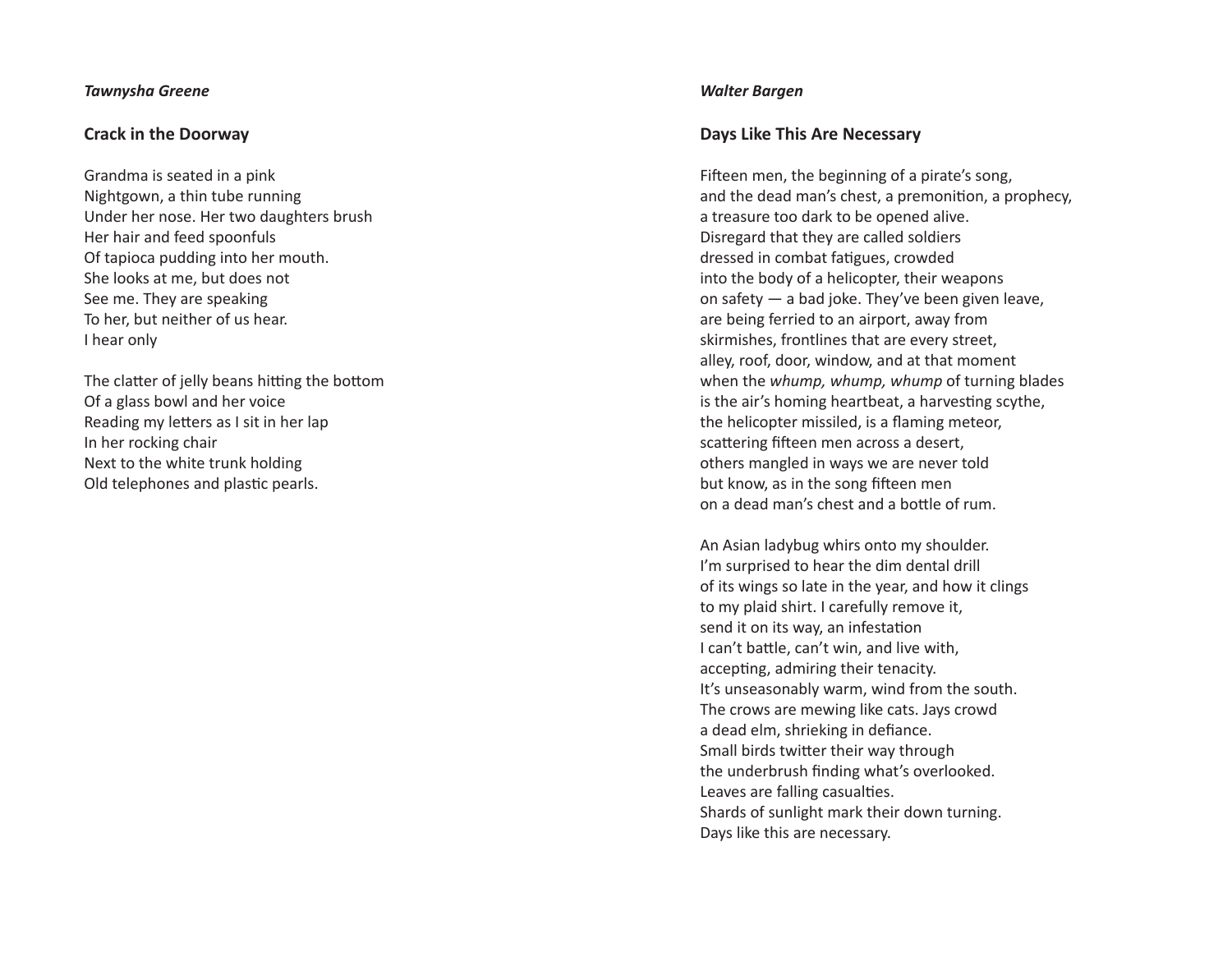#### *Walter Bargen*

#### **Re fi gura ti ons**

1

Even after the girl who sits politely with one leg crossed over the other, print dress ending at her knees, in her lap rests a pair of flesh-colored plastic feet, so tranquil, as if they just returned from a stroll through fallen leaves, having kicked up a trail, feeling the earth turning cool and dormant, seeing a turtle back its shell into the mud of hibernation, a frog slow in its leap from the creek bank, as if the water were no longer a hidden place. These smooth-molded feet like a purse with toes, there resting in the folds of her dress, open below the ankles, the holes waiting for her to drop in the small change of her life, long after the blades swept down, the audience hears the dull impact: *thunk, thunk, thunk,* the targets deep in their seats, they see her hemline and what touches the floor, a space made for feet.

#### *Peter Joseph Gloviczki*

#### **Witness**

They speak to me: The half-eaten chicken wing in its bright red Colonel Sanders box; the orange polyester shirt discarded on rail-road gravel; the Polaroid nude tossed from a car window into dry grass; the twisted neck of the coyote on the road's shoulder.

I hear them scrape across the sand outside the bedroom window at night, mumble words to songs hundreds of years old. In the morning I sometimes find them hanging in leftover spider strands stretched between the bleached branches of the dead juniper in the back yard. They look like empty flies; nothing left but transparent skin.

I bury them. They keep returning. Scattered rust-nails, a wad of used toilet paper, cigarette butts in tin foil, a black glove. I can feel them out there, hovering near the ceiling in every bedroom in town where young couples are trying for a kid, impatient for some seed to take, give them a new body to enter, begin again.

When I walk past the elementary school in town I scan the children's faces on the playground, look for the ones that made it back in human form. Some point, laugh. Some run. Either way, I want them to know I know who they are.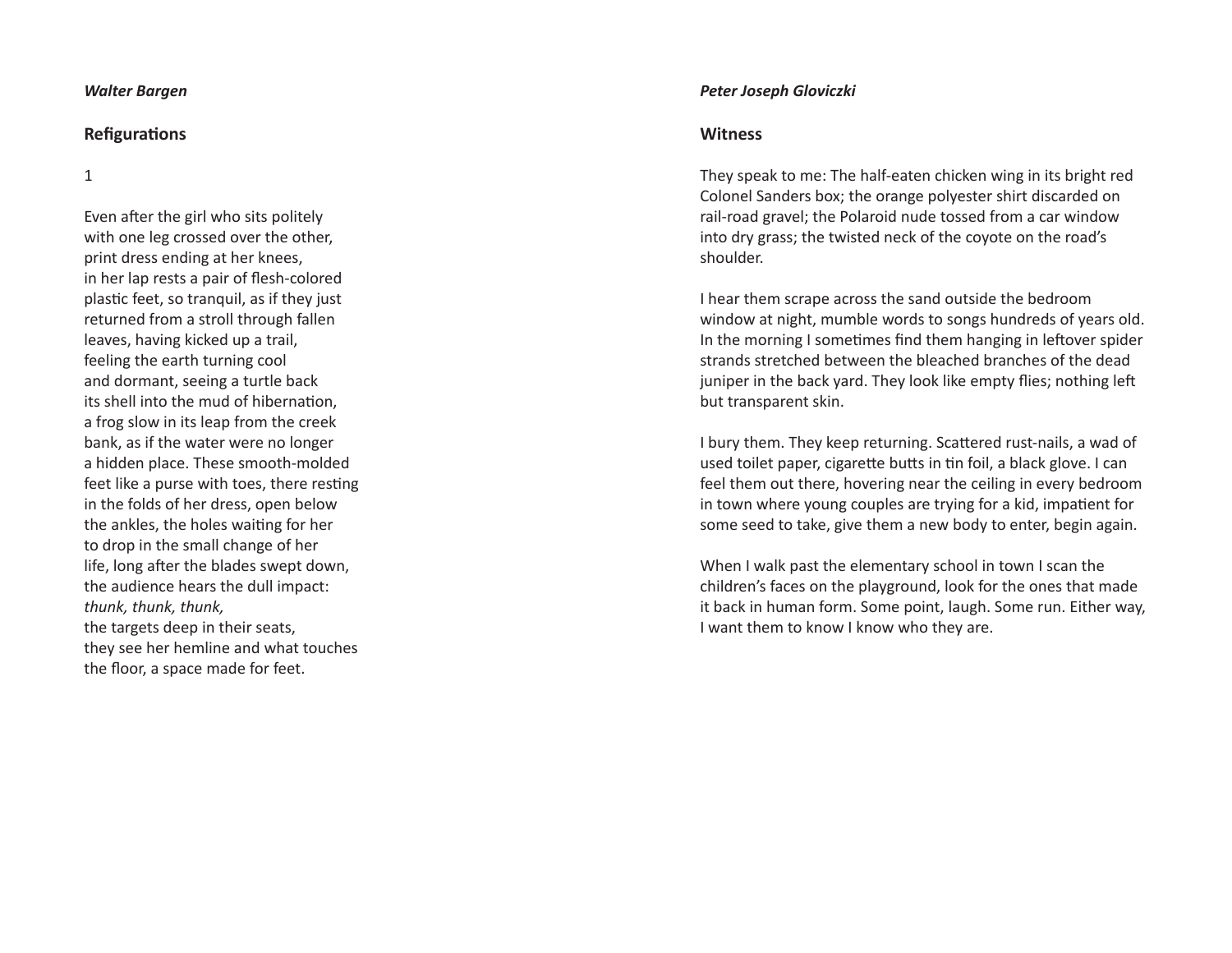#### *Peter Joseph Gloviczki*

# **Breakfast**

I pull the check out from under the coffee cup. This is not my mother's diner. We had bread in the mornings, bread by 5:30, we had bread that customers cut with their teeth. Tell me, she says, why you chose to let him die. I tell her after a while there's nothing you can do, that after a while the organs go rogue. She pulls out a pocketknife. She sets it on the table and lets it spin. I watch the knife make its little red circles, how the Swiss cross becomes a blur and then stops.

#### *Walter Bargen*

2

Not even the sound of one hand after she finishes speaking. The audience's stares amputated from their faces. Wrenched out of their seats, they remain seated. The shells of their ears washed up On another shore, deaf. Deep in the meat of their bodies they hear. From the bottom of their pockets and purses, the space between sock and shoe, something that will never shake free of their tweeds and blouses. It will be there on the drive home, and later after cocktails, the tiramisu will ooze in a way they've never noticed. For now she sits quietly on stage, in the glare that details the reconstruction of a flamed life. She is beyond friendship. She remains locked in her room. In front of hundreds, she remains behind the door of her skin, the frozen rippled topography of heat, her forged, fused face.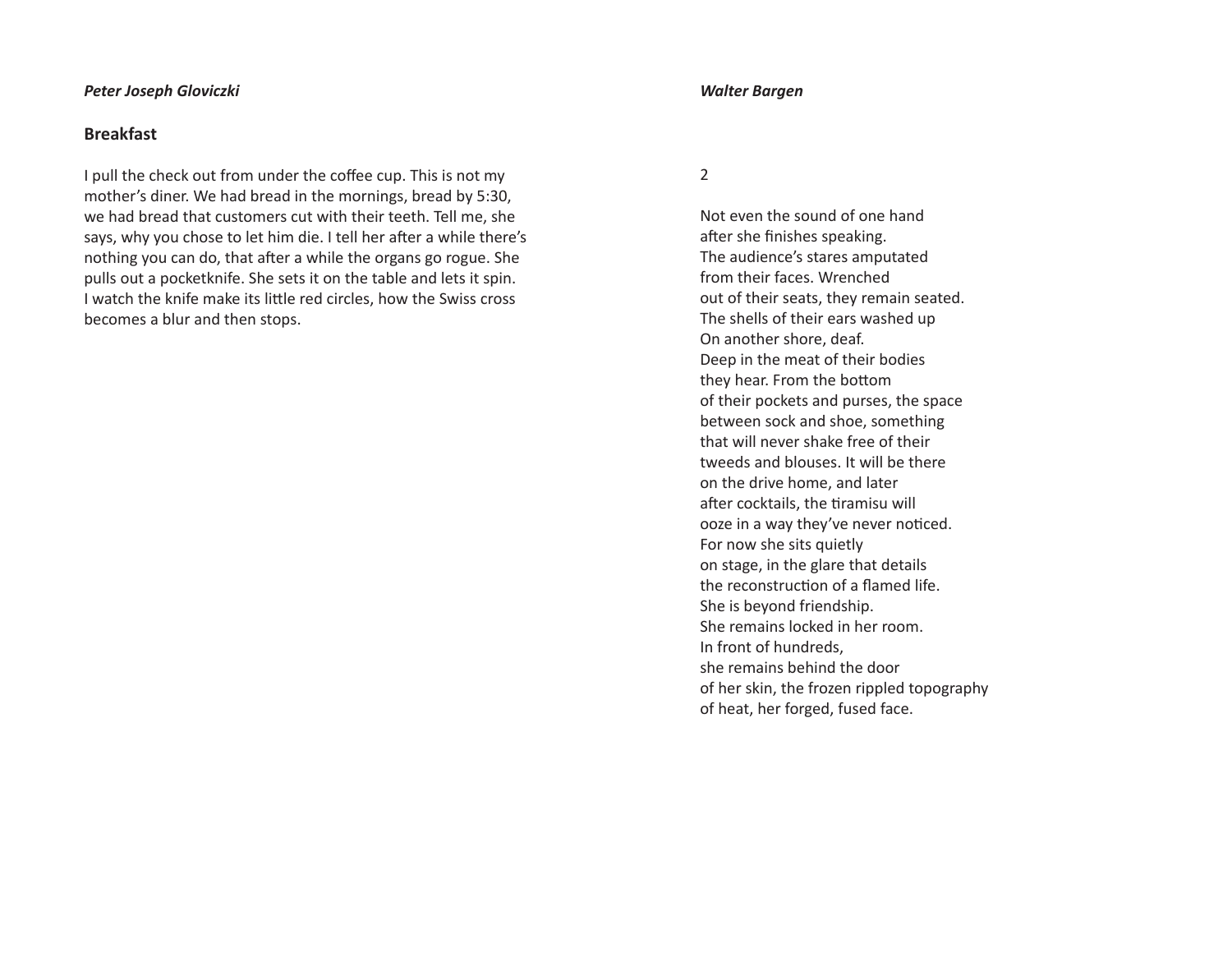### *E. Louise Beach*

# **Tout un hiver sans feu**

Film set in a Swiss canton. The camera pans charred timbers, a desolate farmer, cold on cold. The pretty young wife

no longer eats or talks. Holding hands beneath wool coats on our laps, we dream bleating cattle, screams, a stable door

jammed. Can any grief equal the grief of losing a child? It will sleet tonight while we are sleeping. He drove over

hard-packed snow to visit her in the clinic.

#### *Christi en Gholson*

#### **Witness**

They speak to me: The half-eaten chicken wing in its bright red Colonel Sanders box; the orange polyester shirt discarded on railroad gravel; the Polaroid nude tossed from a car window into dry grass; the twisted neck of the coyote on the road's shoulder.

I hear them scrape across the sand outside the bedroom window at night, mumble words to songs hundreds of years old. In the morning I sometimes find them hanging in leftover spider strands stretched between the bleached branches of the dead juniper in the back yard. They look like empty flies; nothing left but transparent skin.

I bury them. They keep returning. Scattered rust-nails, a wad of used toilet paper, cigarette butts in tin foil, a black glove. I can feel them out there, hovering near the ceiling in every bedroom in town where young couples are trying for a kid, impatient for some seed to take, give them a new body to enter, begin again.

When I walk past the elementary school in town I scan the children's faces on the playground, look for the ones that made it back in human form. Some point, laugh. Some run. Either way, I want them to know I know who they are.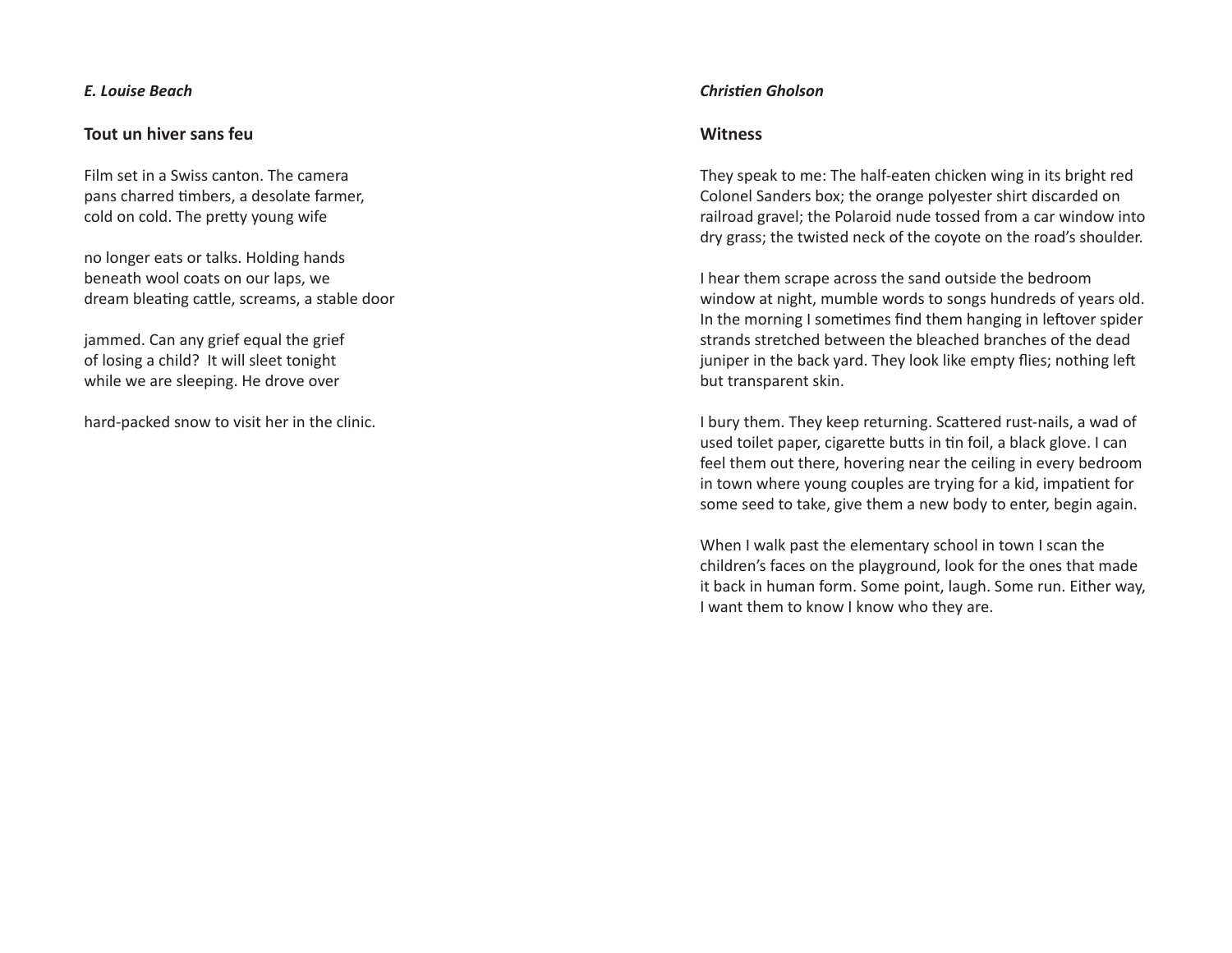### *Chris ti en Gholson*

# **St. Graveyard Shi ft**

Undressing in candlelight, I see the quick shadow-movements of a rock-cle ft Madonna in the corner of the room. Some proto-Mary, flickering through a series of caves.

### *At this hour, blue-glint off a black dog's back.*

My last boss told me he and his wife sometimes scattered cash across their bed, then fucked. He needed to confess this to me.

*At this hour, the charred woman s ti rs inside her mother.*

Every dollar bill I have ever stolen I've pasted onto my bathroom wall. When I move, I will slip out in the middle of the night, leave the bills behind. The landlord will spend hours — days — slopping the wall with water, gently peeling one dollar from another.

# *E. Louise Beach*

# **Inter ti dal**

There's nothing in the room tonight but you and me and our pure silence tall as trees in a European wood.

Bats fly, black angels dispersing, coming closer.

In love with the man in the moon and snow, we sleep together but cannot speak; eat the quiet with meager, gnaw-toothed spoons; exist between tides, waiting for visions.

You burn like a saint. I burn, too.

On cobbles, anemones and sea stars between seas.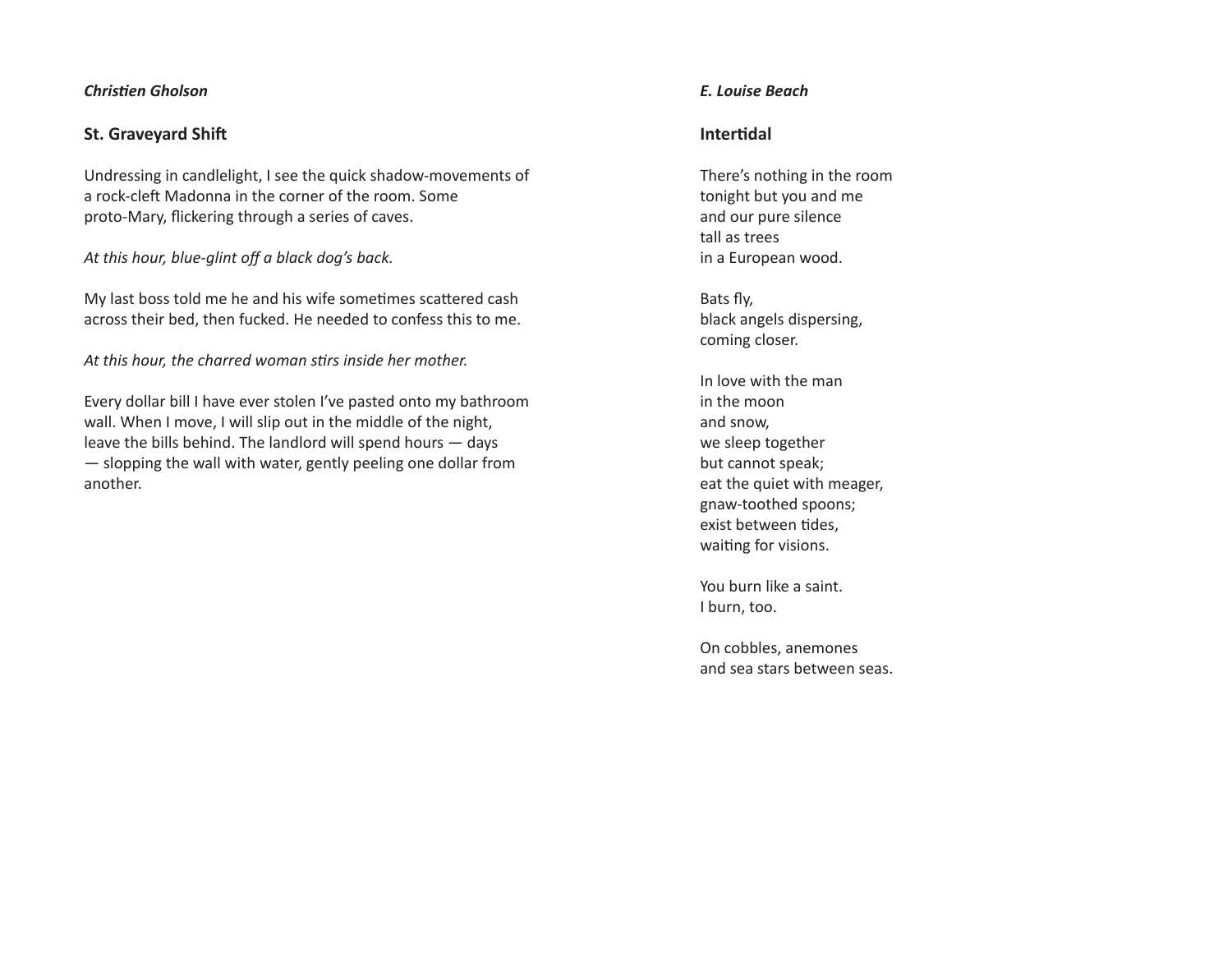### *Jaime Brunton*

# **Returning**

One's whole life can be taken up in this way a near constant state of longing,

or of disappointment, which we called the same. And so we left them sitting there, under oak trees,

left them sitting with their want, they who went on about verbena bushes and falling leaves

so that bushes and leaves were never important, or indeed never were. This great fascination with things,

this dizzying elevation of stuff to extensions of our overstrained voices — such were our sweet miseries —

who would long for that precious stupidity, whose insides now turn aquiver to see it,

mute and inscrutable as a cow, in the faces of the young? But this, too, was a surprise, wasn't it, how the mind settles

only as water settles  $-$  on its surface  $-$  and how even now, hearing this, there is a real body of water we have in mind?

# *Catharina Evans*

# **The Nun**

She is clear light and bald, and like my mother, and not.

I did everything wrong, kept my shoes on too long — looked at her hand over the soft dove of her mouth —

and she, she is like a thin column of milk in the throughway, or like a bent petal at the golden foot of Buddha.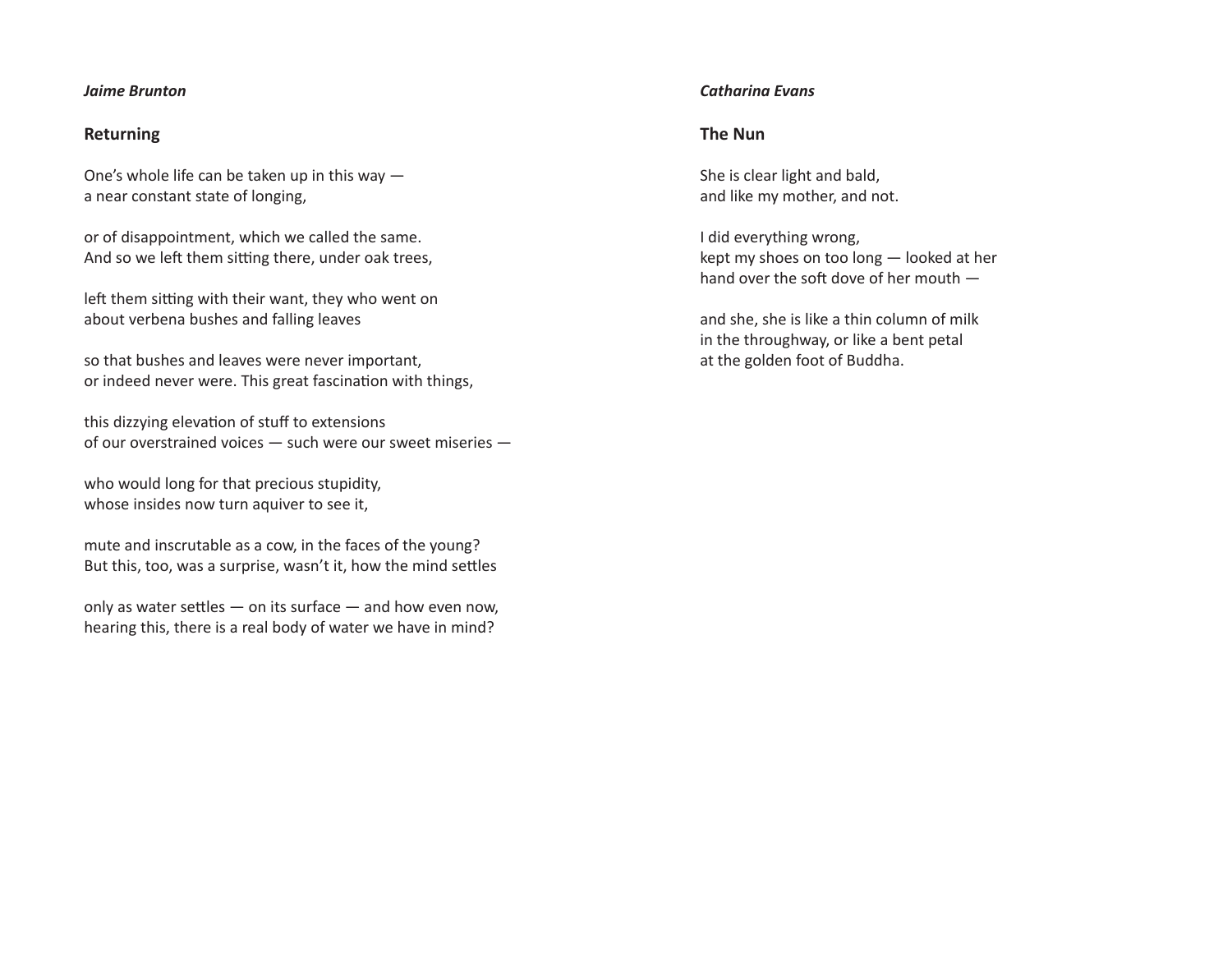#### *Catharina Evans*

# **Coming From the Doctor**

A girl I hadn't seen in months catches me by my coat sleeve catches me picking at the full orange pill bottle in my pocket  $$ while walking between the early trees of spring.

She tells me about the day she bought the drugstore shears that cut her hair to an inch within the skin something shudders in the downy air and the planes of her face blaze yellow —

If I were someone braver, or more abundant — I'd li ft her up with the wings of this chiming light by the rumpled layers of her linen skirt — listen to this we are sisters of the same sorrow.

#### *Jaime Brunton*

# **Speaking**

There was nowhere we did not exist. There was a river whose fish no longer matter

mattered only a few times in the past. There was and is the moon over various dark locations

some of which we never knew. There were and are long slow sounds about the moon

and those do not matter except in as far as they existed

will exist. Being long sounds and slow they take a great while to say

and we are in them a long time moving slowly toward each other and back to ourselves.

Being in ourselves we are pulled slowly along and side to side as if by the moon we say. We issue forth

long slow sounds occasionally as though speaking for the moon when we are speaking about it.

There were and are ourselves making brief appearances near rivers under moons. Speaking of rivers

we come to ourselves. Speaking of ourselves we come to rivers and stop.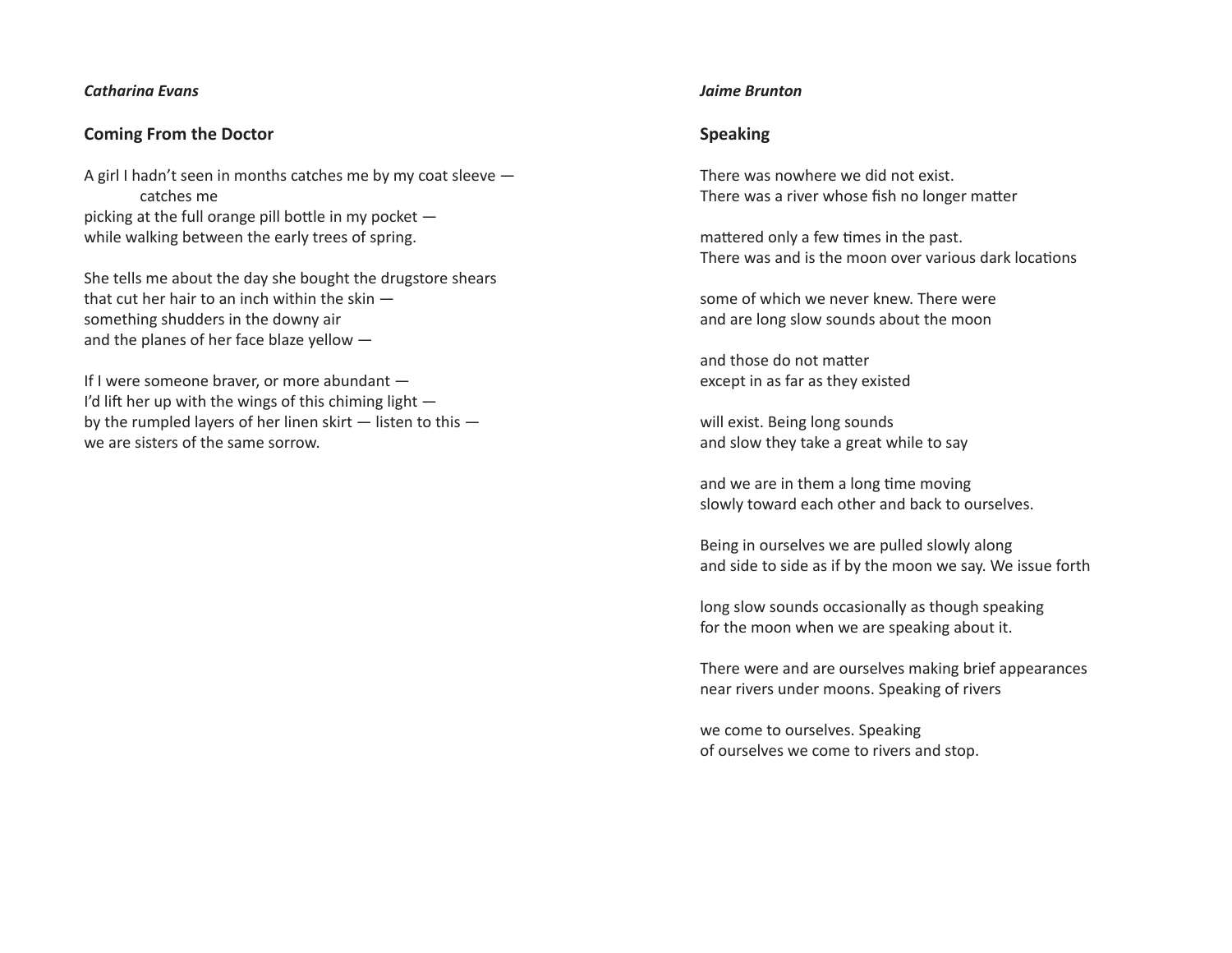### *Alison Cimino*

# **Lemon-Lime**

Why this way with women? It seems force broke the pencil tip, yellow pencil, writing out our sallow lie.

 Oh you in your mane of light, yellow hair and a doe-eyed look — How I, in my animal, wanted to strike and smelling my own fierceness, retreated.

Oh yellow heart that is she and me — How jealousy is a yellow dart, how like loneliness It glows phosphorescent bright and tart  $-$ 

#### *Renee Emerson*

# **Visiti ng at St. Francis**

When the nurse gets out, Mawmaw tells me she read in a magazine there's healing power in the noise we make. Then she draws back her tongue, funnels a moan from the holding tank of her body.

I remember sitting hushed with her on the porch of the house she can't have anymore. Listen, and in the droning of the cicadas, we are still and close enough to hear the rattler nest beneath.

Slither-hissing in the coils, a little noise to mark the evening.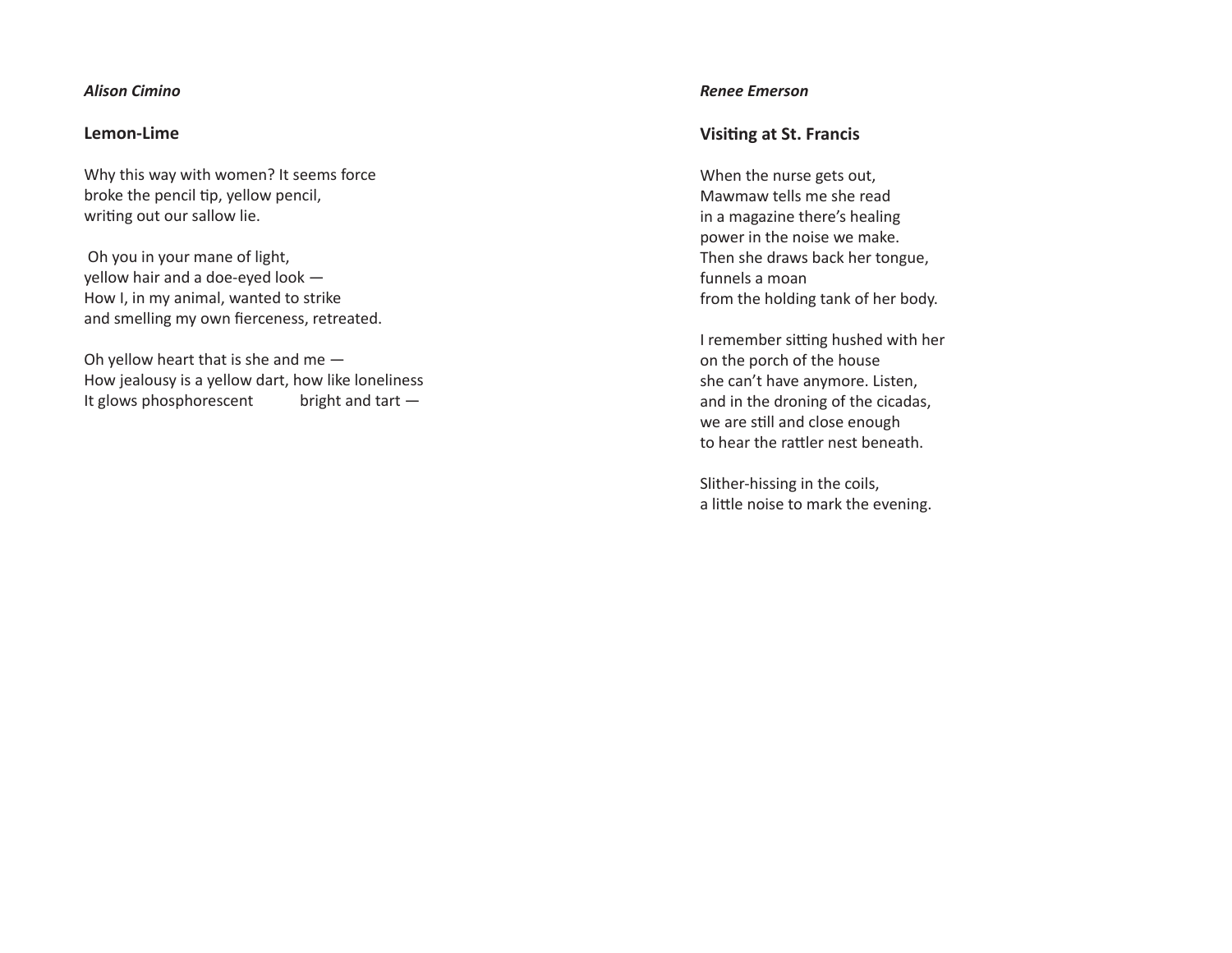#### *Renee Emerson*

# **Storm Front**

I listen to rain falling down the chimney, rattling like bracelets on a bony arm. The wind sucks out air from the house, making the sound of fire where there is no fire. I am on our red couch writing, you are in the bedroom sleeping. If the storm comes, it will come for us both, writing or sleeping, so I let you sleep, the better way to meet fate: with your eyes closed thinking of something else.

#### *Alison Cimino*

# **Residue**

So this is what I'm given orange zest and oil trapped under my fingertips. After the pulp and tincture of fruit juice on the tongue always the pith — The inside rind, white  $f$ lesh  $-$  scraping it out with my front teeth; chewing it, tasteless as it is or bitter.